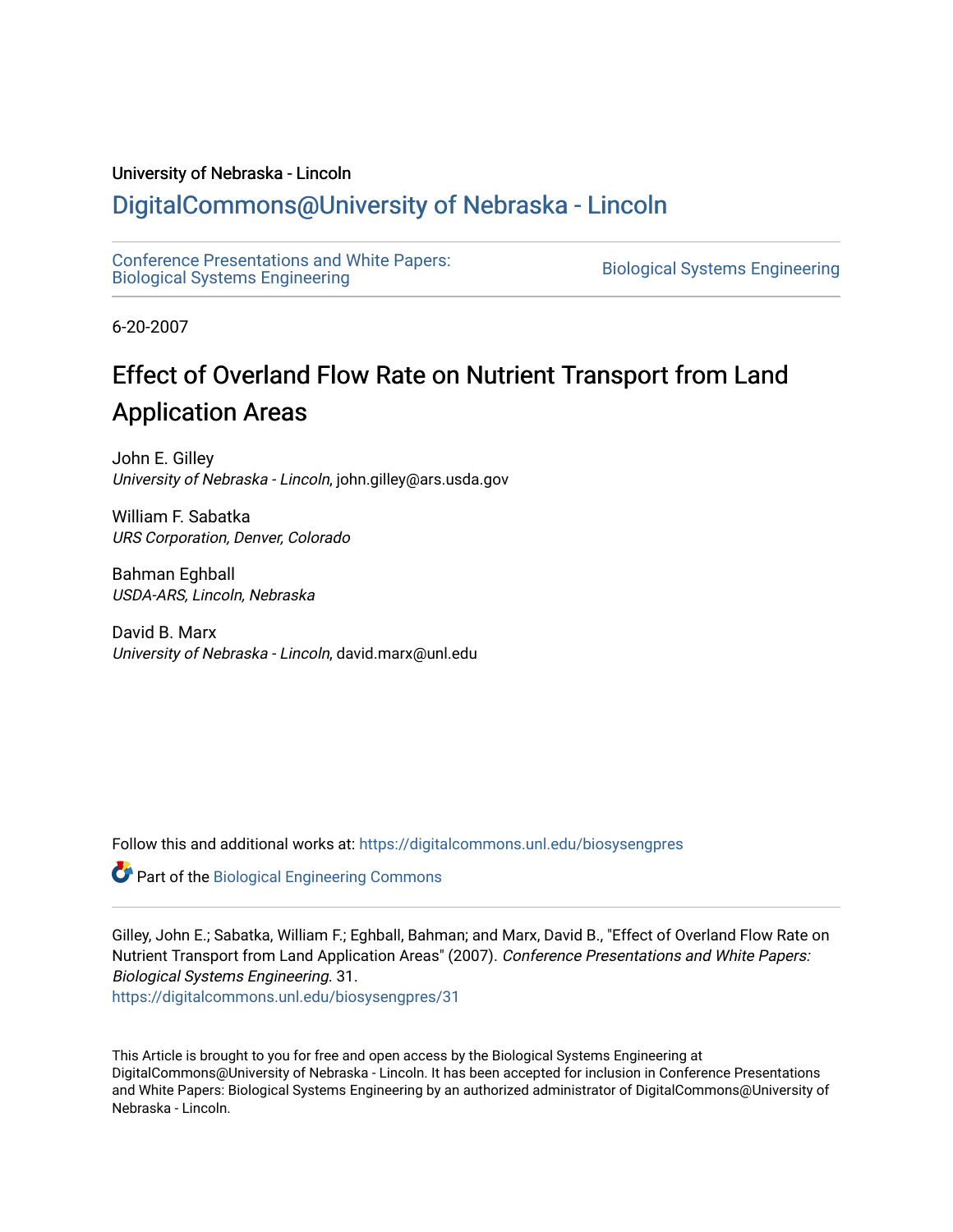



2950 Niles Road, St. Joseph, MI 49085-9659, USA 269.429.0300 fax 269.429.3852 hq@asabe.org www.asabe.org *Paper Number: 083291*

# **Effect of Overland Flow Rate on Nutrient Transport from Land Application Areas**

## **John E. Gilley, Agricultural Engineer**

USDA-ARS, Lincoln, Nebraska

## **William F. Sabatka, Water Resources Engineer**

URS Corporation, Denver, Colorado

## **Bahman Eghball, Soil Scientist (deceased)**

USDA-ARS, Lincoln, Nebraska

## **David B. Marx, Professor, Department of Statistics**

University of Nebraska, Lincoln, Nebraska

**Written for presentation at the 2008 ASABE Annual International Meeting Sponsored by ASABE Rhode Island Convention Center Providence, Rhode Island June 29 – July 2, 2008** 

**Abstract***. Little information is currently available concerning the effects of varying flow rate on nutrient transport by overland flow. The objective of this study was to measure the effects of overland flow rate on nutrient transport following the application of beef cattle or swine manure to plots containing 0, 2, 4, or 8 Mg ha-1 of corn residue. After addition of residue materials to 0.75 m wide x 2.0 m long plots, beef cattle or swine manure was added and the plots were then either disked or maintained in a no-till condition. Three 30-min simulated rainfall events, separated by 24-hour intervals, were applied at an intensity of approximately 70 mm hr-1. The transport of dissolved phosphorus (DP), particulate P (PP), total phosphorus (TP), NO3-N, NH4-N, total nitrogen (TN), and soil loss was measured. Nutrient load from the plots on which manure was applied was not significantly affected by the amount of corn residue on the soil surface. Transport of DP in runoff was greater under no-till than till conditions. Rate of overland flow significantly affected PP and TP load. The transport of NO3-N and TN was affected by runoff rate but was not significantly influenced by tillage. Both tillage and runoff rate were found to affect the transport of NH4-N in runoff. Soil loss was significantly influenced by the amount of residue on the soil surface and runoff rate. Tillage condition* 

*\_\_\_\_\_\_\_\_\_\_\_\_\_\_\_\_\_\_\_\_\_\_\_\_\_\_\_\_\_\_\_\_\_\_\_\_\_\_\_\_\_\_\_\_\_\_\_\_\_\_\_\_\_\_\_\_\_\_\_\_\_\_\_\_\_\_\_\_\_\_\_\_\_\_\_\_\_\_\_\_* 

*and runoff rate should be considered when nutrient transport from land application areas is estimated.*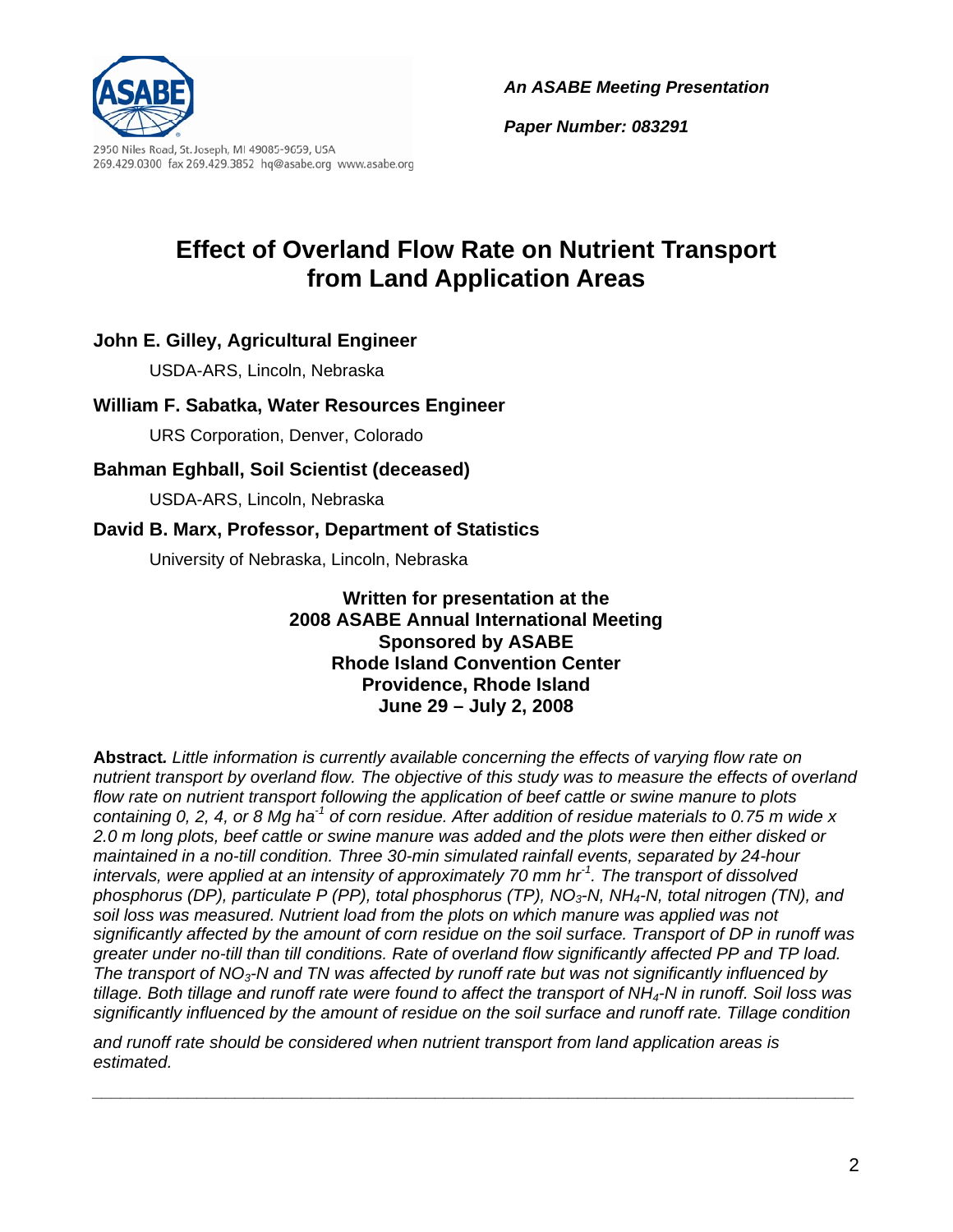The authors are solely responsible for the content of this technical presentation. The technical presentation does not necessarily reflect the official position of the American Society of Agricultural and Biological Engineers (ASABE), and its printing and distribution does not constitute an endorsement of views which may be expressed. Technical presentations are not subject to the formal peer review process by ASABE editorial committees; therefore, they are not to be presented as refereed publications. Citation of this work should state that it is from an ASABE meeting paper. EXAMPLE: Author's Last Name, Initials. 2008. Title of Presentation. ASABE Paper No. 083291. St. Joseph, Mich.: ASABE. For information about securing permission to reprint or reproduce a technical presentation, please contact ASABE at rutter@asabe.org or 269-429-0300 (2950 Niles Road, St. Joseph, MI 49085-9659 USA).

\_\_\_\_\_\_\_\_\_\_\_\_\_\_\_\_\_\_\_\_\_\_\_\_\_\_\_\_\_\_\_\_\_\_\_\_\_\_\_\_\_\_\_\_\_\_\_\_\_\_\_\_\_\_\_\_\_\_\_\_\_\_\_\_\_\_\_\_\_\_\_\_\_\_\_\_\_\_\_\_\_\_\_\_\_\_\_\_\_\_\_\_\_\_\_\_\_\_\_\_\_\_\_\_\_\_\_\_\_\_

**Keywords.** *Crop residue, Land application, Manure management, Manure runoff, Nitrogen movement, Nutrient losses, Phosphorus, Runoff, Tillage, Water quality*

## **Introduction**

Runoff from cropland areas on which manure is applied may contribute to increased nutrient concentrations in streams and lakes. The concentration of nutrients in runoff may be influenced by nutrient content near the soil surface (Sharpley et al., 1996; Wortmann and Walters, 2006). Greater soil nutrient values have been found to increase runoff nutrient concentrations (Pote et al., 1999; Andraski and Bundy, 2003). However, soil nutrient concentration may not impact nutrient transport when runoff occurs soon after manure application (Eghball et al., 2002a). Nutrient concentrations of runoff may decline during the year following manure application (Gilley et al., 2007a). Moldboard plowing soils with a large nutrient content near the surface has been found to reduce runoff nutrient transport (Gilley et al., 2007b; Wortmann and Walters, 2007).

The incorporation of manure following land application conserves nutrients. Tillage following the addition of beef cattle manure to cropland areas containing sorghum or wheat residue was found to significantly decrease DP concentrations in runoff (Eghball and Gilley, 1999). The amount of crop residue on the soil surface may also be reduced following tillage. However, crop residues may not significantly affect nutrient concentrations in runoff occurring soon after manure application (Nicolaisen et al., 2007).

The National Phosphorus Research Project (NPRP) established procedures for measuring nutrient transport from 2-m long plots (Sharpley and Kleinman, 2003). As slope length increases, runoff rates become greater. Little information is currently available concerning the effects of varying flow rate on nutrient transport by overland flow. The objective of this study was to measure the effects of varying rates of overland flow on nutrient transport following the application of beef cattle or swine manure to plots containing selected amounts of corn residue.

## **Materials and Methods**

## **Study Site Characteristics**

This field study was conducted at the University of Nebraska Rogers Memorial Farm located 18 km east of Lincoln, NE. The site had been cropped using a grain sorghum (Sorghum bicolor (L.) Moench), soybean (Glycine max (L.) Merr.), winter wheat (Triticum aestivum L. cv. Pastiche) rotation, under a no-till management system, and was planted to soybean during the 2001-cropping season. Herbicide was applied in April and June of 2002 to control weed growth.

The soil at the site developed in loess under prairie vegetation and had a mean slope of 7%. The Sharpsburg silty clay loam soil (fine, smectitic, mesic Typic Argiudoll) contained 11% sand, 54% silt, and 35% clay, and 18.5 g kg<sup>-1</sup> of organic C in the top 15 cm of the soil profile. The Murphy and Riley (1962) procedure, which involved shaking 2 g of soil for 5 min in 20 ml of deionized water, was used to determine water-soluble phosphorus (WSP) (table 1). As an index of P availability, the Bray-1 P procedure (Bray and Kurtz, 1945) provides a relative estimate of P concentration in the soil solution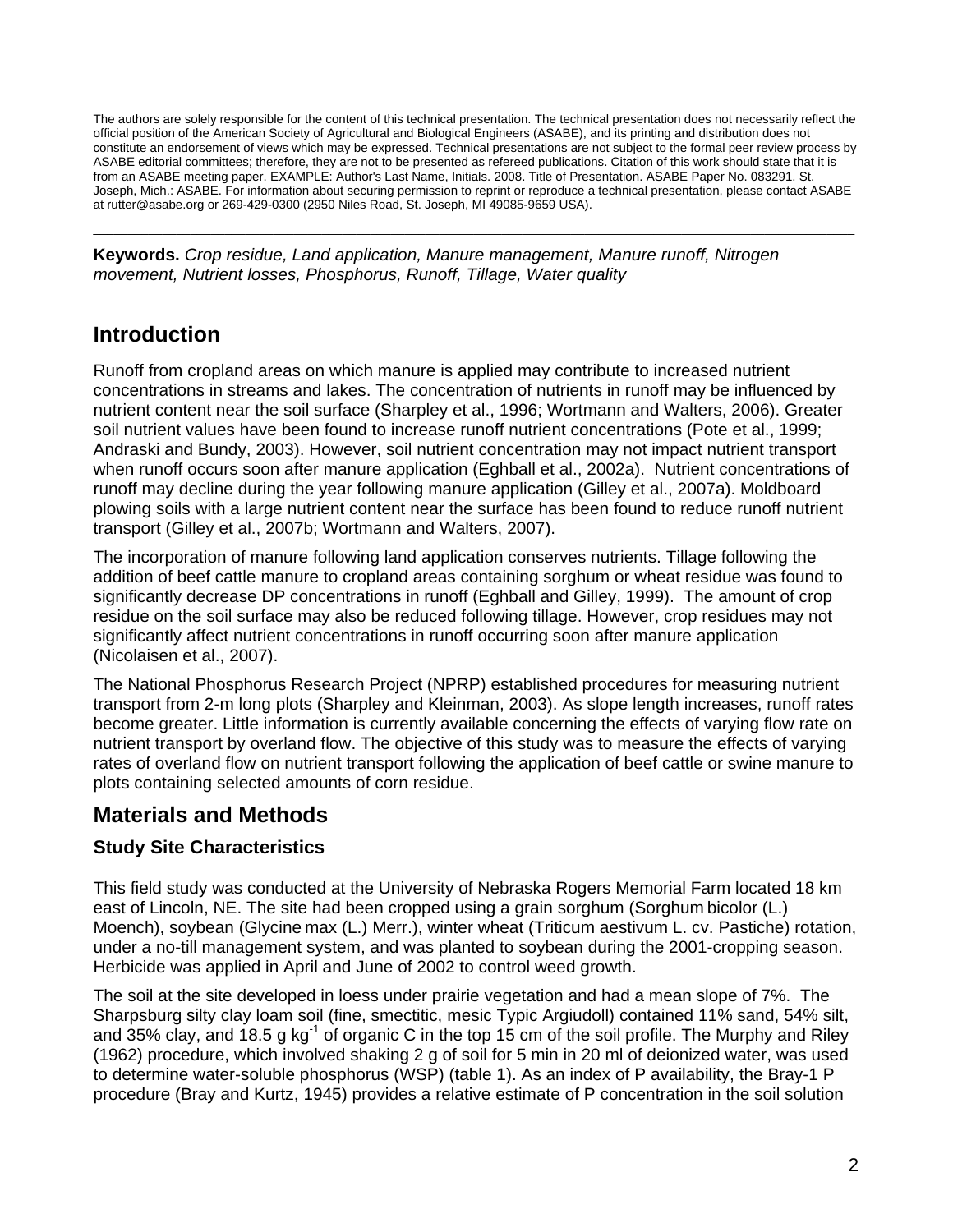that limits the growth of plants. Soil  $NO<sub>3</sub>-N$  and  $NH<sub>4</sub>-N$  concentrations (extracted using a 2 molar KCl solution) were measured with a spectrophotometer (Lachat system from Zellweger Analytics, Milwaukee, WI).

| Soil depth          | WSP <sup>[a]</sup> | <b>BKP</b>   | $NO3-N$                | $NH_4-N$     | $EC^{[b]}$           | pH           |
|---------------------|--------------------|--------------|------------------------|--------------|----------------------|--------------|
| cm                  |                    |              | $mg \text{ kg}^{-1}$ — |              | $dS$ m <sup>-1</sup> |              |
| $0 - 5$<br>$5 - 15$ | 6.33<br>1.13       | 80.0<br>18.3 | 6.98<br>5.10           | 2.88<br>2.59 | 0.49<br>0.25         | 6.85<br>5.58 |

| Table 1. Soil characteristics before manure application. |  |  |
|----------------------------------------------------------|--|--|
|----------------------------------------------------------|--|--|

[a] WSP is water soluble P and BKP is Bray and Kurtz no. 1 P.

<sup>[b]</sup> EC is electrical conductivity; EC and pH were determined in 1:1 soil/water ratio.

### **Experimental Design**

Forty-eight plots were established across the slope using a randomized block design. Experimental treatments included residue application amount, type of manure, tillage condition, and runoff rate. Corn residue was applied to selected plots at rates of 0, 2, 4, or 8 Mg ha<sup>-1</sup> and each residue rate was replicated three times. Beef cattle manure was added to 24 of the plots and the other 24 plots received swine manure. A tillage variable was included in the experimental design resulting in 24 till plots and 24 non-till plots. In addition to a no-inflow treatment, four successively larger runoff rates were established to simulate greater slope lengths. The simulation of greater slope length by increasing flow rate has been employed in other studies (Gilley et al., 1990; Gilley and Doran, 1998).

### **Residue and Manure Characteristics**

Corn residue used in this investigation was collected in May 2002 at the Rogers Memorial Farm. The residue materials remained undisturbed following harvest in September 2001 and contained both stalks and leaves at the time of collection. Residue materials were dried in an oven at 60°C and then stored for future use. The drying process allowed the corn residue to be applied to each plot on the basis of uniform dry weight.

Equations have been developed that allow surface cover to be estimated from residue mass. A corn residue mass of 2, 4, or 8 Mg ha<sup>-1</sup> provides an approximate surface cover of 20, 37 and 60%, respectively (Gilley et al., 1986b). Decomposition, residue weathering, and tillage cause residue cover to decrease. The residue rates used in this study (which include a no-residue condition) are representative of a broad range of tillage and management conditions found on cropland areas.

Beef cattle and swine manure were collected at the University of Nebraska Agricultural Research and Development Center near Ithaca, NE. A feedlot operation was the source of the beef cattle manure. The liquid swine manure was obtained from a pit located below a slatted floor. The production unit had been in operation for two months and contained 100 swine weighing 36 – 45 kg that were fed a corn – soybean diet. Manure characteristics and application rates of N and P are given in table 2.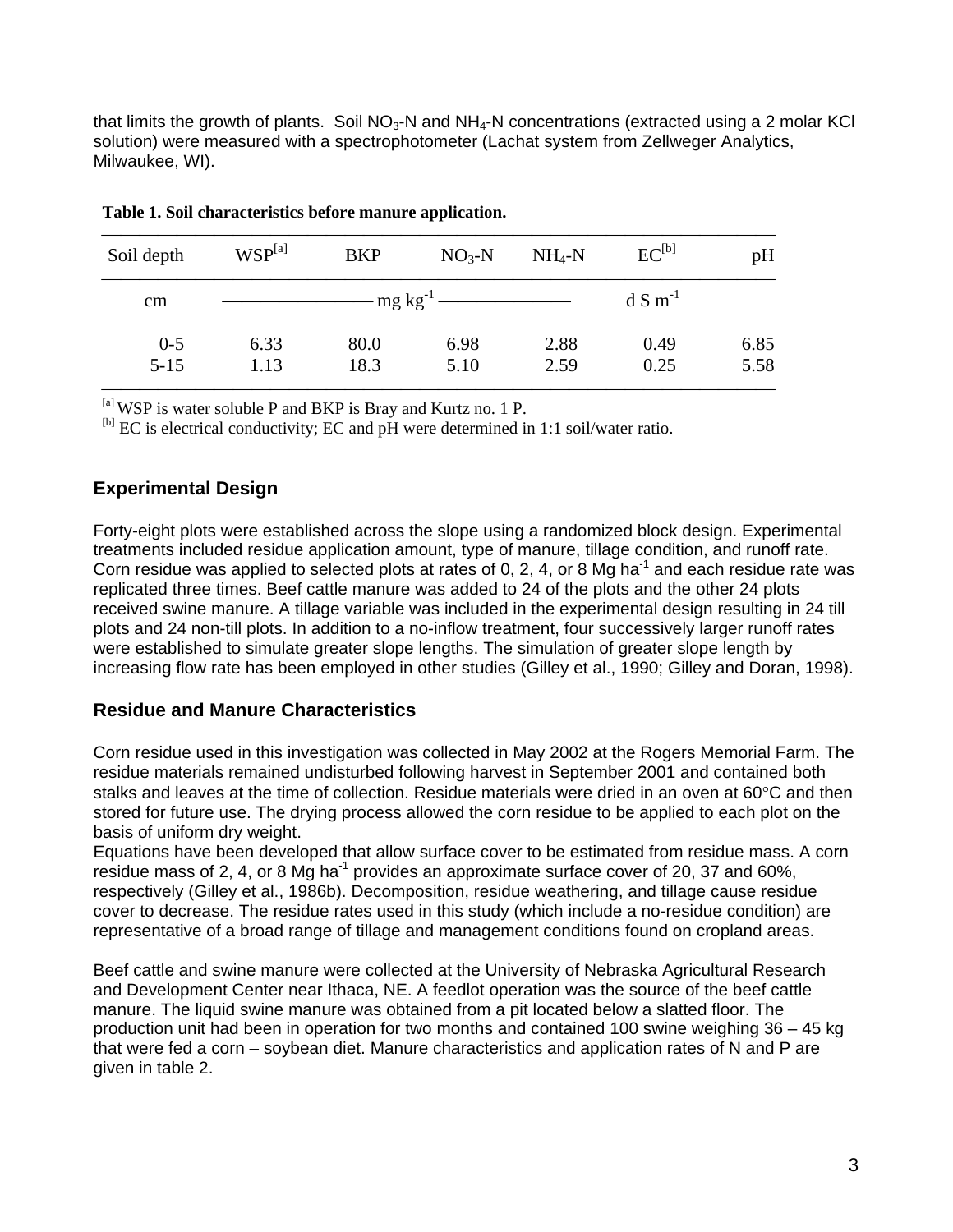|                 | Concentrations                                    |              |              |                      |                             |                       | Applied    |                                                               |           |
|-----------------|---------------------------------------------------|--------------|--------------|----------------------|-----------------------------|-----------------------|------------|---------------------------------------------------------------|-----------|
| Manure<br>Type  | $NO_3-N^{[a]}$ NH <sub>4</sub> -N Total N Total P |              |              |                      | Water $EC^{[b]}$<br>Content |                       | pH         | Total N Total P                                               |           |
|                 |                                                   |              |              | $-g \text{ kg}^{-1}$ |                             | $dS \, \text{m}^{-1}$ |            | $\frac{1}{\sqrt{2}}$ kg ha <sup>-1</sup> $\frac{1}{\sqrt{2}}$ |           |
| Cattle<br>Swine | 0.18<br>0.0001                                    | 0.41<br>4.07 | 9.27<br>5.82 | 5.05<br>1.01         | 221<br>956                  | 14.8<br>25.0          | 7.8<br>6.8 | 501<br>216                                                    | 273<br>37 |

#### **Table 2. Manure characteristics and application rates of nitrogen and phosphorus.**

[a] Nutrient concentrations of the beef cattle and swine manure were determined on a dry and wet basis, respectively.

 $^{[b]}$  EC is electrical conductivity; EC and pH for beef cattle manure were determined in 1:5 manure/water ratio; EC and pH for swine manure were measured without dilution.

## **Plot Establishment**

Existing vegetative materials, which consisted primarily of soybean residue, were first removed from the plots by raking. The desired amount of corn residue was applied and beef cattle or swine manure were then added at rates of 54.1 and 37.1 Mg ha<sup>-1</sup>, respectively. It was anticipated that beef cattle or swine manure would be applied at the approximate rates required to meet annual corn N requirements. Application rates were determined assuming 40% N availability for beef cattle manure (Eghball and Power, 1999) and 70% N availability for swine manure (Gilbertson et al., 1979). Due to a calculation error, cattle manure was applied at a rate larger than necessary (table 2).

Soil may be transported from its original location during the disking operation. Therefore, manure was added on the tillage treatments to an area larger than the final plot dimensions to provide more uniform application over the plot area. Disking occurred up and down slope in the direction of overland flow. This condition provided a greater runoff and soil loss potential than would have occurred if tillage had occurred along the contour. The tilled plots were covered with tarps after disking to prevent the input of natural rainfall.

## **Rainfall Simulation Procedures**

Water used in the rainfall simulation tests was obtained from an irrigation well. Measured concentrations of DP, TP,  $NO<sub>3</sub>-N$ ,  $NH<sub>4</sub>-N$ , and TN in the irrigation water were: 0.22, 0.22, 17.3, 0.05 and 17.3 mg L<sup>-1</sup>, respectively. The irrigation water had an EC value of 0.54 dS m<sup>-1</sup> and a pH of 7.55.

Field rainfall simulation tests were conducted from June 13 to July 30, 2002 using a portable rainfall simulator based on the design by Humphry et al. (2002). The simulator applied rainfall at an intensity of approximately 70 mm hr<sup>1</sup> to a pair of 0.75 m wide by 2 m long plots. Procedures established by the National Phosphorus Research Project (NPRP) (Sharpley and Kleinman, 2003) were used during the initial 30 minutes of the study. Two rain gauges were placed along the outer edge of each plot, and one rain gauge was located between the plots.

Burlap material was placed on the plots to reduce surface disturbance during the pre-wetting process. To provide more uniform antecedent soil water conditions among treatments, water was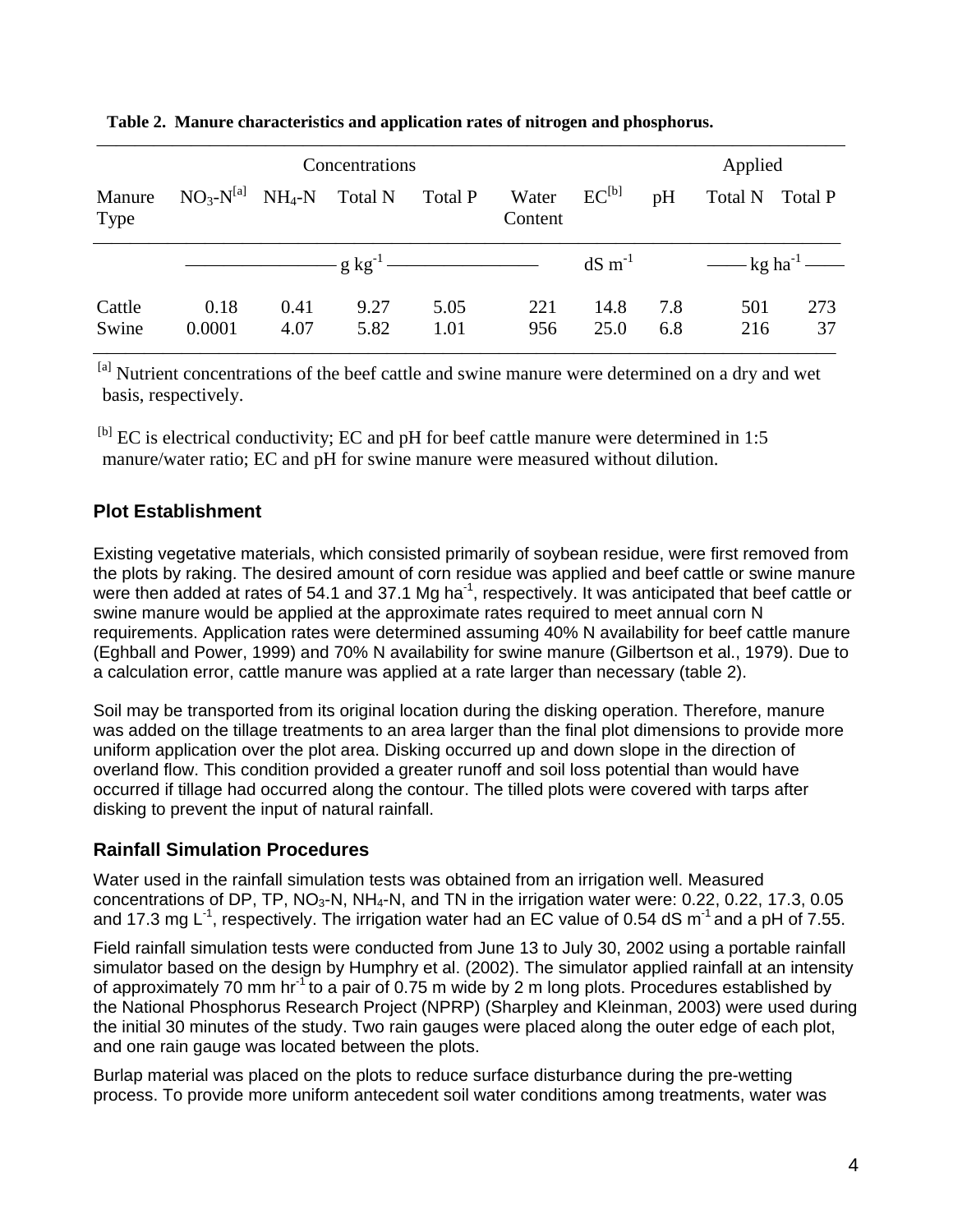first added to the plots with a hose until runoff began. The quantity of water required to initiate runoff varied among individual plots depending upon existing soil water conditions.

Plot borders channeled runoff into a sheet metal lip that emptied into a collection trough that extended across the bottom of each plot. The trough diverted runoff into aluminum washtubs during the first 30-min of the study due to the relatively small flow rates occurring before the addition of inflow. Mean flow rate during the initial simulation period was 1.05 kg min<sup>-1</sup>. The washtubs were weighed at the completion of the tests to determine total runoff volume. Accumulated runoff was then agitated to maintain suspension of solids. A runoff sample was collected for water quality analysis and an additional sample was obtained for sediment analysis.

After the first 30 minutes of the simulation run, runoff was diverted into a flume on which a stage recorder was mounted to measure discharge rate. Inflow was then added at the top of each plot in four successive increments to produce average runoff rates of 3.11, 7.21, 10.9 and 15.9 kg min<sup>-1</sup>. Thus, simulated plot lengths were approximately 6, 14, 21, and 30 m. A narrow mat was placed on the soil surface beneath the inflow device to prevent scouring and distribute flow more uniformly across the plot. Flow addition for each inflow increment occurred only after steady state runoff conditions for the previous inflow increment had become established and samples for nutrient and sediment analyses had been collected. Steady state runoff conditions were determined using the stage recorder and flume. In general, each inflow increment was maintained for approximately eight minutes.

Centrifuged and filtered runoff samples were analyzed for DP (Murphy and Riley, 1962), NO<sub>3</sub>-N and NH4-N using a Lachat system (Zellweger Analytics, Milwaukee WI). Non-centrifuged samples were analyzed for TP (Johnson and Ulrich, 1959) and TN (Tate, 1994). The samples obtained for sediment analysis were dried in an oven at 105°C and then weighed to determine sediment content.

### **Statistical Analysis**

 The effects of tillage, rate of residue addition, and runoff rate on nutrient load were determined using ANOVA (SAS Institute, 2003). For a given plot, water quality measurements obtained from each of the three-rainfall simulation runs were included in the analyses. A probability level < 0.05 was considered significant.

## **Results and Discussion**

## **Beef Cattle Manure Treatments**

The tillage x residue rate x runoff rate interaction was not significant for any of the nutrient constituents measured on the plots with beef cattle manure (table 3). However, the tillage x runoff rate interaction was significant for PP, TP,  $NO<sub>3</sub>$ -N, and TN. Nutrient transport in runoff from the plots on which beef cattle manure was applied was not significantly affected by the amount of residue on the soil surface.

### *Phosphorus Measurements*

The transport of DP in runoff was significantly affected by tillage and runoff rate (table 3). The amount of DP in runoff was significantly greater under no-till than till conditions averaging 47.9 and 20.8 g ha<sup>-1</sup> min<sup>-1</sup>, respectively. No significant difference in DP load was found among the three largest runoff rates. Eghball et al. (2000) also found that DP concentrations in runoff from plots containing corn residue were greater on no-till than till treatments. The use of tillage to incorporate dairy manure on areas used to produce corn has been shown to lower concentrations of DP in runoff (Bundy et al., 2001).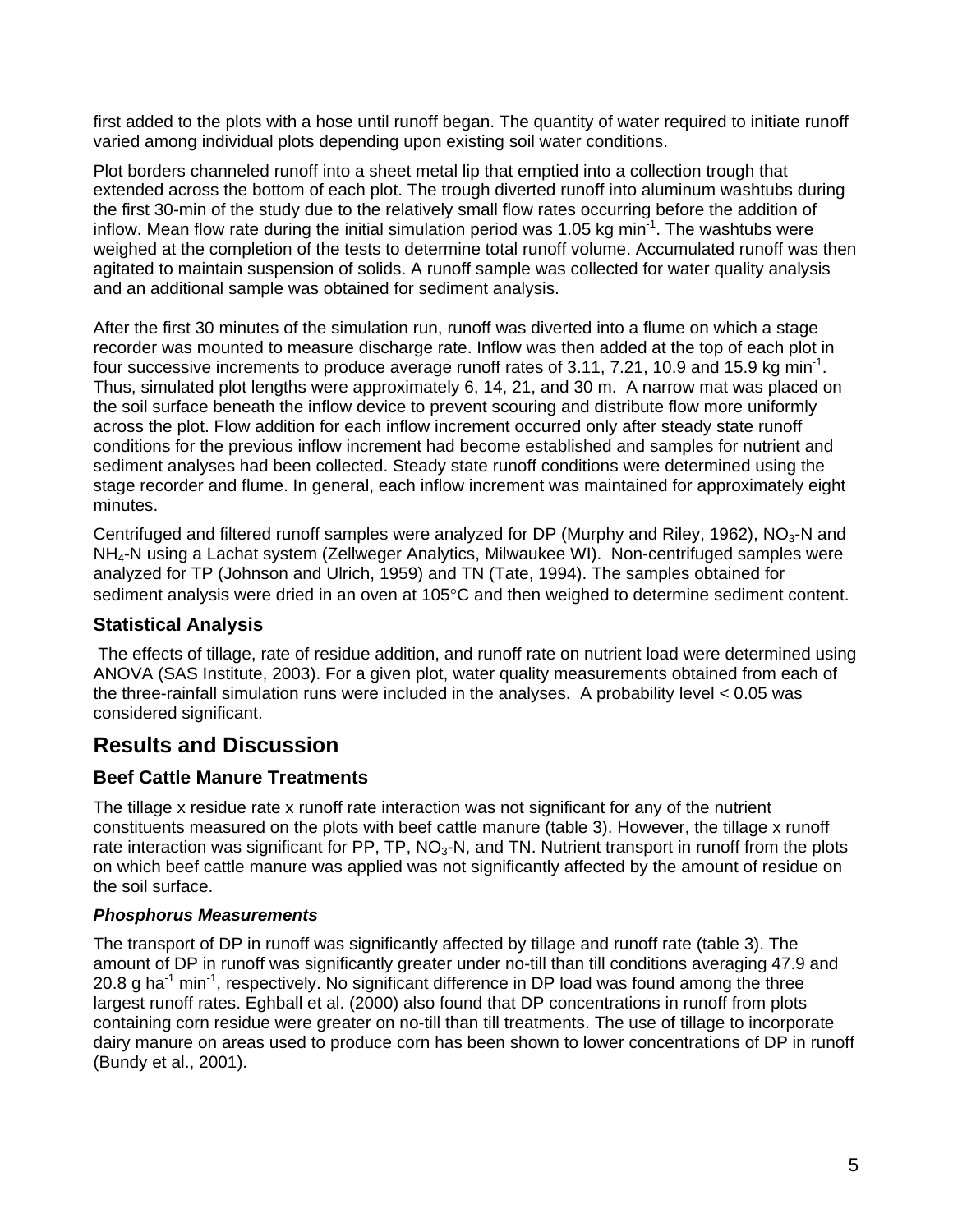| Variable                                              | DP   | Particulate<br>$\mathbf{P}$ | Total<br>$\mathbf{P}$ | $NO3-N$                                     | $NH_4-N$ | Total<br>${\bf N}$ | Soil<br>Loss                    |
|-------------------------------------------------------|------|-----------------------------|-----------------------|---------------------------------------------|----------|--------------------|---------------------------------|
|                                                       |      |                             |                       | $-g \, \text{ha}^{-1} \, \text{min}^{-1}$ - |          |                    | kg ha $^{-1}$ min <sup>-1</sup> |
| Tillage                                               |      |                             |                       |                                             |          |                    |                                 |
| No-till                                               | 47.9 | 75.1                        | 123                   | 1340                                        | 27.5     | 1370               | 55.2                            |
| Till                                                  | 20.8 | 26.6                        | 47.4                  | 1190                                        | 104      | 1290               | 36.1                            |
| LSD <sub>0.05</sub>                                   | 19.6 | 16.1                        | 16.2                  |                                             | 63.5     |                    |                                 |
| Residue Rate (Mg ha <sup>-1</sup> )                   |      |                             |                       |                                             |          |                    |                                 |
| Zero                                                  | 29.5 | 50.0                        | 79.5                  | 1320                                        | 64.9     | 1380               | 65.1                            |
| Two                                                   | 39.8 | 57.0                        | 96.8                  | 1280                                        | 71.2     | 1350               | 43.4                            |
| Four                                                  | 34.3 | 55.5                        | 89.8                  | 1220                                        | 62.0     | 1280               | 40.5                            |
| Eight                                                 | 33.9 | 41.6                        | 75.5                  | 1250                                        | 65.1     | 1320               | 33.6                            |
| LSD <sub>0.05</sub>                                   |      |                             |                       |                                             |          |                    | 12.5                            |
| <b>Inflow Rate</b>                                    |      |                             |                       |                                             |          |                    |                                 |
| Zero                                                  | 19.4 | 18.8                        | 38.2                  | 347                                         | 89.1     | 436                | 7.11                            |
| One                                                   | 28.3 | 31.7                        | 60.0                  | 613                                         | 57.4     | 670                | 21.4                            |
| Two                                                   | 43.9 | 51.6                        | 95.5                  | 1190                                        | 60.8     | 1250               | 44.6                            |
| Three                                                 | 40.4 | 69.9                        | 110                   | 1770                                        | 61.1     | 1830               | 64.7                            |
| Four                                                  | 39.7 | 83.3                        | 123                   | 2400                                        | 60.2     | 2460               | 90.4                            |
| LSD <sub>0.05</sub>                                   | 10.1 | 10.4                        | 13.7                  | 423                                         | 16.9     | 423                | 9.4                             |
|                                                       |      |                             |                       |                                             |          |                    |                                 |
| Analysis of variance*                                 |      |                             |                       |                                             | PR > F   |                    |                                 |
| Tillage                                               | 0.03 | 0.01                        | 0.01                  | 0.38                                        | 0.03     | 0.38               | 0.08                            |
| Residue rate                                          | 0.33 | 0.19                        | 0.22                  | 0.89                                        | 0.95     | 0.89               | 0.01                            |
| Inflow rate                                           | 0.01 | 0.01                        | 0.01                  | 0.01                                        | 0.01     | 0.01               | 0.01                            |
| Tillage $\times$ residue rate                         | 0.54 | 0.65                        | 0.52                  | 0.65                                        | 0.18     | 0.65               | 0.43                            |
| Tillage $\times$ inflow rate                          | 0.16 | 0.01                        | 0.01                  | 0.03                                        | 0.08     | 0.03               | 0.01                            |
| Residue rate $\times$ inflow rate                     | 0.45 | 0.56                        | 0.56                  | 0.54                                        | 0.71     | 0.54               | 0.01                            |
| Tillage $\times$ residue rate<br>$\times$ inflow rate | 0.52 | 0.64                        | 0.63                  | 0.81                                        | 0.96     | 0.81               | 0.01                            |

#### **Table 3. Runoff water quality parameters as affected by tillage, residue rate and inflow rate for beef cattle manure.**

For a given runoff rate, the transport of TP in runoff was significantly greater under no-till than till conditions (fig. 1). Under both no-till and till conditions, the amount of TP in runoff consistently increased as runoff rate became larger. Much of the increase was caused by greater amounts of PP in runoff, especially at higher runoff rates. Experimental results obtained for PP were similar to those identified for TP (table 3). Because of the preferential transport of smaller silt and clay sized soil and organic materials by overland flow, eroded particulate materials are generally enriched with P compared to surface soil (Sharpley et al., 2002).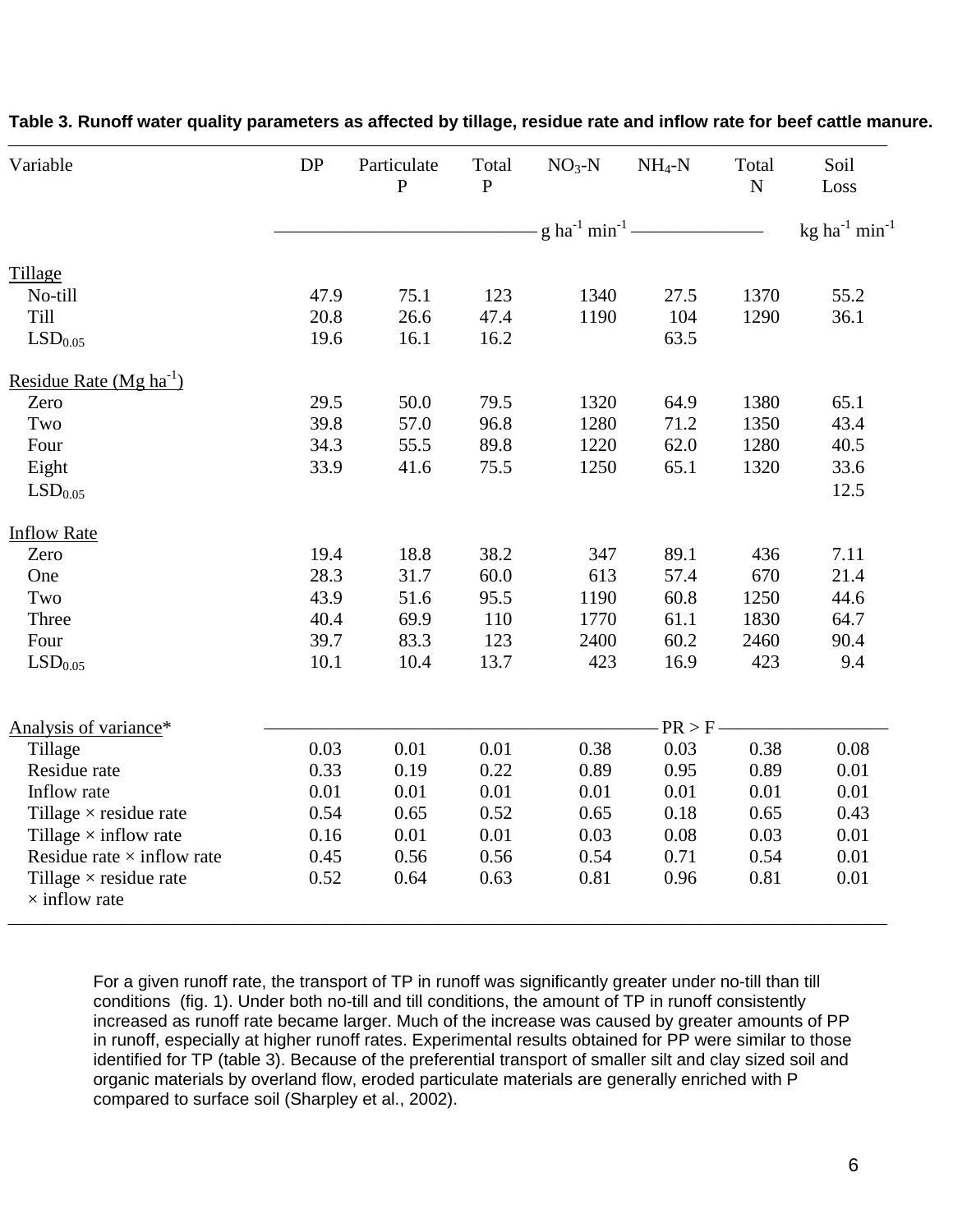

#### **Fig. 1. Total phosphorus (TP) load as affected by runoff rate for the no-till and till cattle manure treatments. Vertical bars are standard errors.**

The amount of TP transported in runoff during the entire testing interval (fig.1) was compared to the quantity of P that was applied in the beef cattle manure (table 2). Mean P transport under no-till conditions was 2.27% compared to 0.86% on the tilled plots. Thus, P transport in this study was not limited by the quantity of P contained in beef cattle manure.

Beef cattle manure contains both organic and inorganic forms of P. Approximately 25% of the TP in beef cattle manure is organic P (Eghball et al., 2002b). Soil organic P consists of both labile and stable fractions (Sims and Pierzynski, 2005). Since P in manure is readily attached to soil particles, a more uniform release of inorganic P is expected over time under till conditions. After four years of corn production following the last application of beef cattle compost, the P content of surface soils remained elevated (Gilley and Eghball, 2002). Nitrogen Measurements

For a given runoff rate, no significant differences in  $NO<sub>3</sub>-N$  load were found between no-till and till conditions on the treatments containing beef cattle manure (fig. 2). Under both no-till and till conditions, the quantity of  $NO<sub>3</sub>-N$  in runoff consistently increased as runoff rate became greater. Experimental results obtained for  $NO<sub>3</sub>$ -N were similar to those determined for TN (table 3).

The amount of NH<sub>4</sub>-N carried in runoff was substantially less than  $NO<sub>3</sub>-N$  transport, especially at the larger runoff rates. The transport of  $NH<sub>4</sub>-N$  in runoff was significantly affected by tillage and runoff rate. The quantity of NH<sub>4</sub>-N transported in runoff was significantly greater under till than no-till conditions averaging 104 and 27.5 g ha $^{-1}$  min $^{-1}$ , respectively. No significant differences in TN load were found among the four largest runoff rates.

Mineralization of organic nutrients in manure is influenced by the composition of the manure and soil characteristics including the pattern of drying and wetting cycles, temperature, and water content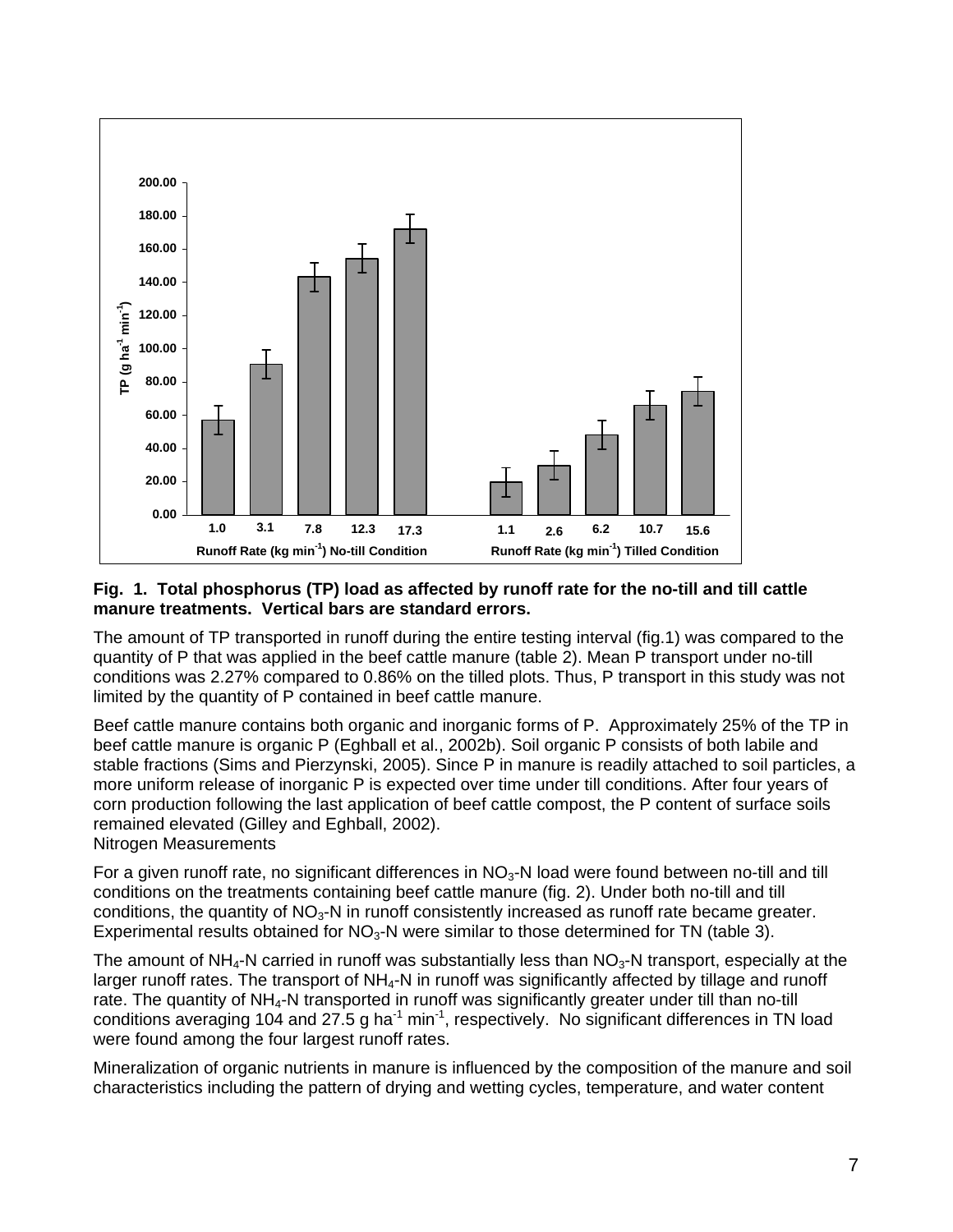(Cabrera et al., 2005). It is estimated that the organic N in cattle feedlot manure mineralized the first year after application is 30%, while the TN available is 40% (Eghball, 2000).



#### Fig. 2. NO<sub>3</sub>-N load as affected by runoff rate for the no-till and till cattle manure treatments. **Vertical bars are standard errors.**

#### **SWINE MANURE TREATMENTS**

The tillage x residue rate x runoff rate interaction was not significant for any of the nutrient constituents measured from the treatments on which swine manure was applied (table 4). The tillage x residue rate interaction, however, was significant for DP and NH4-N, while the tillage x runoff rate interaction was significant for DP,  $NO<sub>3</sub>$ -N and TN. The amount of corn residue on the soil surface did not significantly affect the transport of nutrient constituents from the plots on which swine manure was applied.

### *Phosphorus Measurements*

The amount of DP in runoff was significantly greater under no-till than till conditions for each runoff rate (fig. 3). For a given tillage condition, no significant differences in DP load was found among the four largest runoff rates. Incorporation of swine manure by disking was found by Tabbara (2003) to significantly reduce flow-weighted concentrations of DP.

The transport of TP in runoff was significantly affected by runoff rate (table 4). As runoff rate increased, TP load became consistently larger. Experimental results obtained for PP were similar to those identified for TP.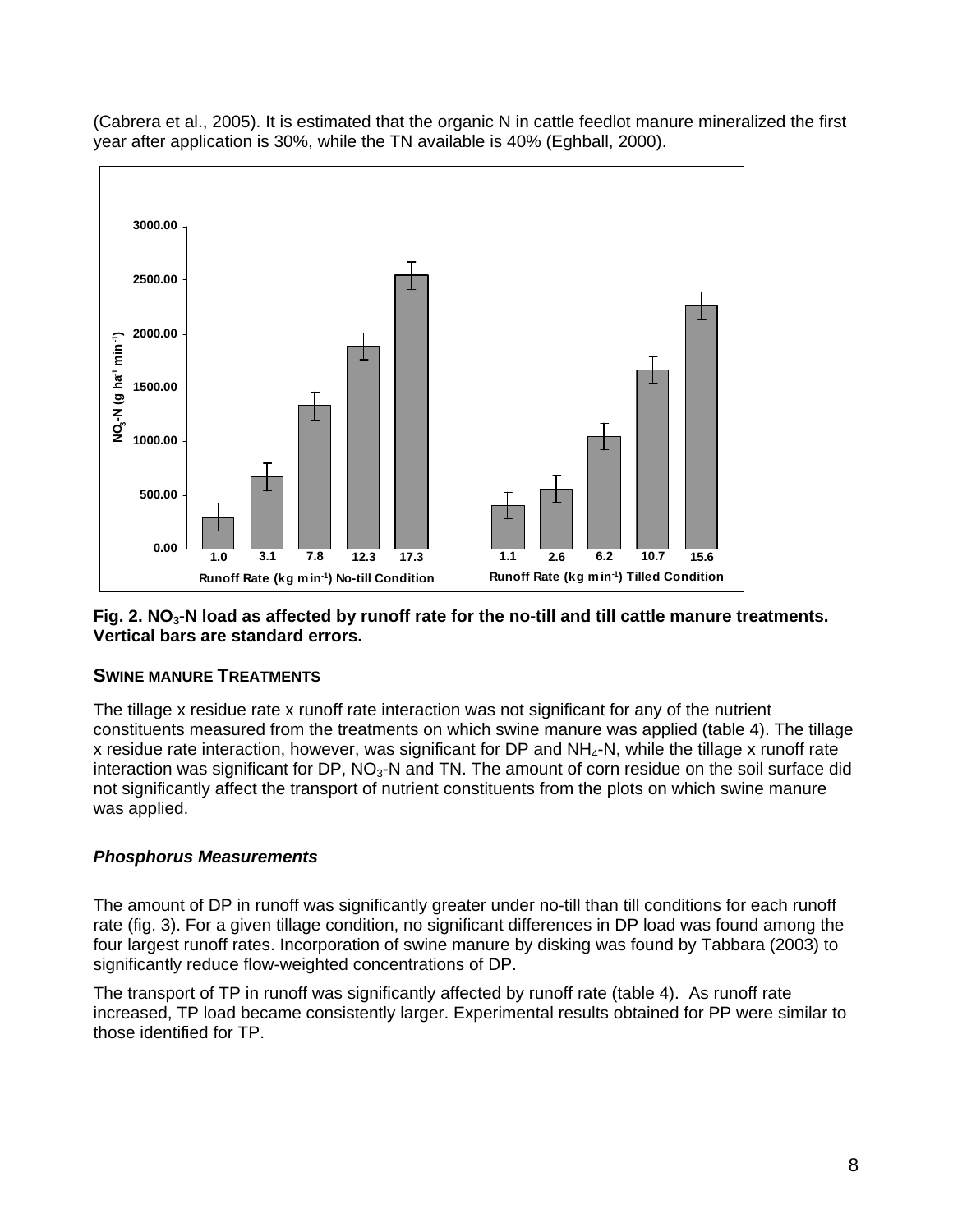| Variable                      | DP                                          | Particulate<br>$\overline{P}$ | Total<br>$\overline{P}$ | $NO3-N$ | $NH_4-N$ | Total<br>${\bf N}$ | Soil<br>Loss                    |
|-------------------------------|---------------------------------------------|-------------------------------|-------------------------|---------|----------|--------------------|---------------------------------|
|                               | $-g \, \text{ha}^{-1} \, \text{min}^{-1}$ — |                               |                         |         |          |                    | kg ha $^{-1}$ min <sup>-1</sup> |
| Tillage                       |                                             |                               |                         |         |          |                    |                                 |
| No-till                       | 79.2                                        | 121                           | 200                     | 1340    | 27.2     | 1370               | 47.8                            |
| Till                          | 19.4                                        | 59.6                          | 79.0                    | 1210    | 62.5     | 1270               | 51.5                            |
| LSD <sub>0.05</sub>           | 34.0                                        |                               |                         |         | 18.3     |                    |                                 |
| Residue Rate $(Mg ha^{-1})$   |                                             |                               |                         |         |          |                    |                                 |
| Zero                          | 52.1                                        | 102                           | 154                     | 1240    | 41.0     | 1280               | 84.0                            |
| Two                           | 50.0                                        | 82.0                          | 132                     | 1230    | 55.3     | 1290               | 46.9                            |
| Four                          | 49.8                                        | 85.2                          | 135                     | 1390    | 44.6     | 1430               | 36.6                            |
| Eight                         | 45.4                                        | 91.6                          | 137                     | 1250    | 38.4     | 1290               | 31.1                            |
| LSD <sub>0.05</sub>           |                                             |                               |                         |         |          |                    | 23.4                            |
| <b>Inflow Rate</b>            |                                             |                               |                         |         |          |                    |                                 |
| Zero                          | 54.3                                        | 26.8                          | 81.1                    | 702     | 73.0     | 775                | 8.2                             |
| One                           | 41.4                                        | 50.3                          | 91.7                    | 573     | 35.7     | 609                | 22.8                            |
| Two                           | 51.9                                        | 92.1                          | 144                     | 1210    | 33.6     | 1240               | 46.5                            |
| Three                         | 47.8                                        | 114                           | 162                     | 1630    | 35.3     | 1670               | 67.4                            |
| Four                          | 51.1                                        | 169                           | 220                     | 2280    | 46.6     | 2330               | 103                             |
| LSD <sub>0.05</sub>           |                                             | 41.6                          | 40.8                    | 295     | 22.6     | 295                | 27.9                            |
| Analysis of variance*         |                                             |                               |                         |         |          | $PR > F -$         |                                 |
| Tillage                       | 0.02                                        | 0.35                          | 0.13                    | 0.09    | 0.01     | 0.09               | 0.83                            |
| Residue rate                  | 0.80                                        | 0.97                          | 0.96                    | 0.35    | 0.54     | 0.35               | 0.01                            |
| Inflow rate                   | 0.07                                        | 0.01                          | 0.01                    | 0.01    | 0.01     | 0.01               | 0.01                            |
| Tillage $\times$ residue rate | 0.03                                        | 0.13                          | 0.10                    | 0.13    | 0.03     | 0.13               | 0.90                            |
| Tillage $\times$ inflow rate  | 0.01                                        | 0.25                          | 0.37                    | 0.01    | 0.36     | 0.01               | 0.79                            |
| Residue rate $\times$ inflow  | 0.24                                        | 0.99                          | 0.99                    | 0.49    | 0.90     | 0.49               | 0.03                            |
| rate                          |                                             |                               |                         |         |          |                    |                                 |
| Tillage $\times$ residue rate | 0.70                                        | 0.17                          | 0.24                    | 0.85    | 0.62     | 0.85               | 0.75                            |
| $\times$ inflow rate          |                                             |                               |                         |         |          |                    |                                 |

#### **Table 4. Runoff water quality parameters as affected by tillage, residue rate, and runoff rate for swine manure.**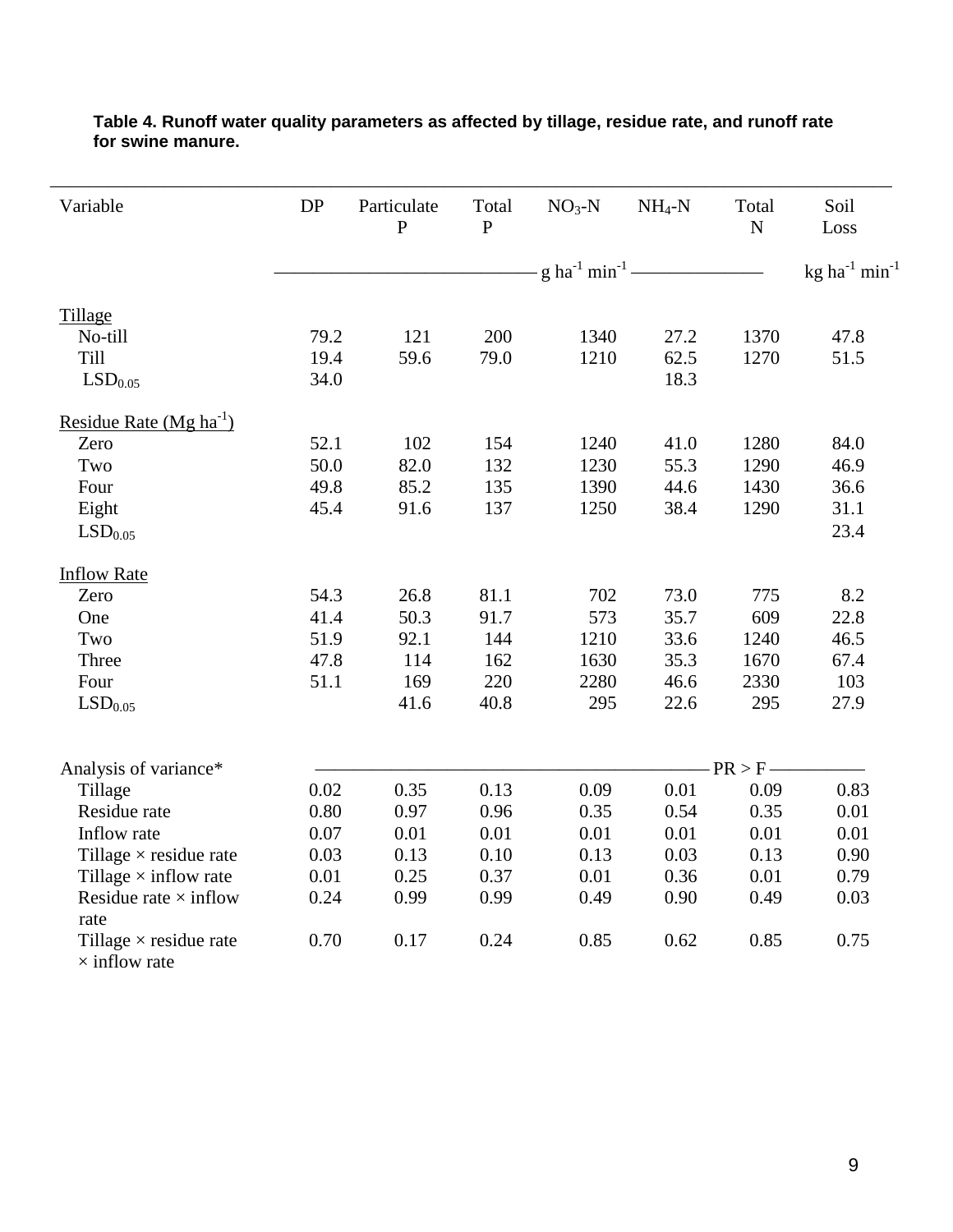

#### **Figure 3. Dissolved phosphorus (DP) load as affected by runoff rate for the no-till and till swine manure treatments. Vertical bars are standard errors.**

The amount of TP transported in runoff during the testing interval was compared to the quantity of P that was applied in the swine manure (table 2). Mean P transport under no-till conditions was 30.1% compared to 9.8 % on the tilled plots. Thus, P transport in this study does not appear to have been restricted by the quantity of P in the swine manure.

The availability of P would be expected to be relatively large since approximately 91% of the total P in swine manure is in organic form (Sharpley and Moyer, 2000). When simulated rainfall was applied soon after manure application, it was found that changing swine diets to reduce the P content of manure did not significantly affect the total amount of DP transported in runoff (Gilley et al., 2001).

### *Nitrogen Measurements*

For a given runoff rate, no significant differences in  $NO<sub>3</sub>-N$  load were found between the no-till and till treatments, except for the smallest runoff rate (fig. 4). On the no-till treatment, significant differences in  $NO<sub>3</sub>-N$  load were found among the four largest runoff rates. The quantity of  $NO<sub>3</sub>-N$  measured in runoff under till conditions consistently increased as runoff rate became greater. Experimental results obtained for TN were similar to those identified for  $NO<sub>3</sub>$ -N.

Substantially less  $NH<sub>4</sub>-N$  than  $NO<sub>3</sub>-N$  was transported in runoff. Both tillage and runoff rate significantly affected the NH<sub>4</sub>-N load in runoff. Significantly larger amounts of NH<sub>4</sub>-N were found in runoff under till than no-till conditions, averaging 62.5 and 27.2 g ha<sup>-1</sup> min<sup>-1</sup>, respectively. No significant differences in  $NH<sub>4</sub>-N$  load were found among the four largest runoff rates.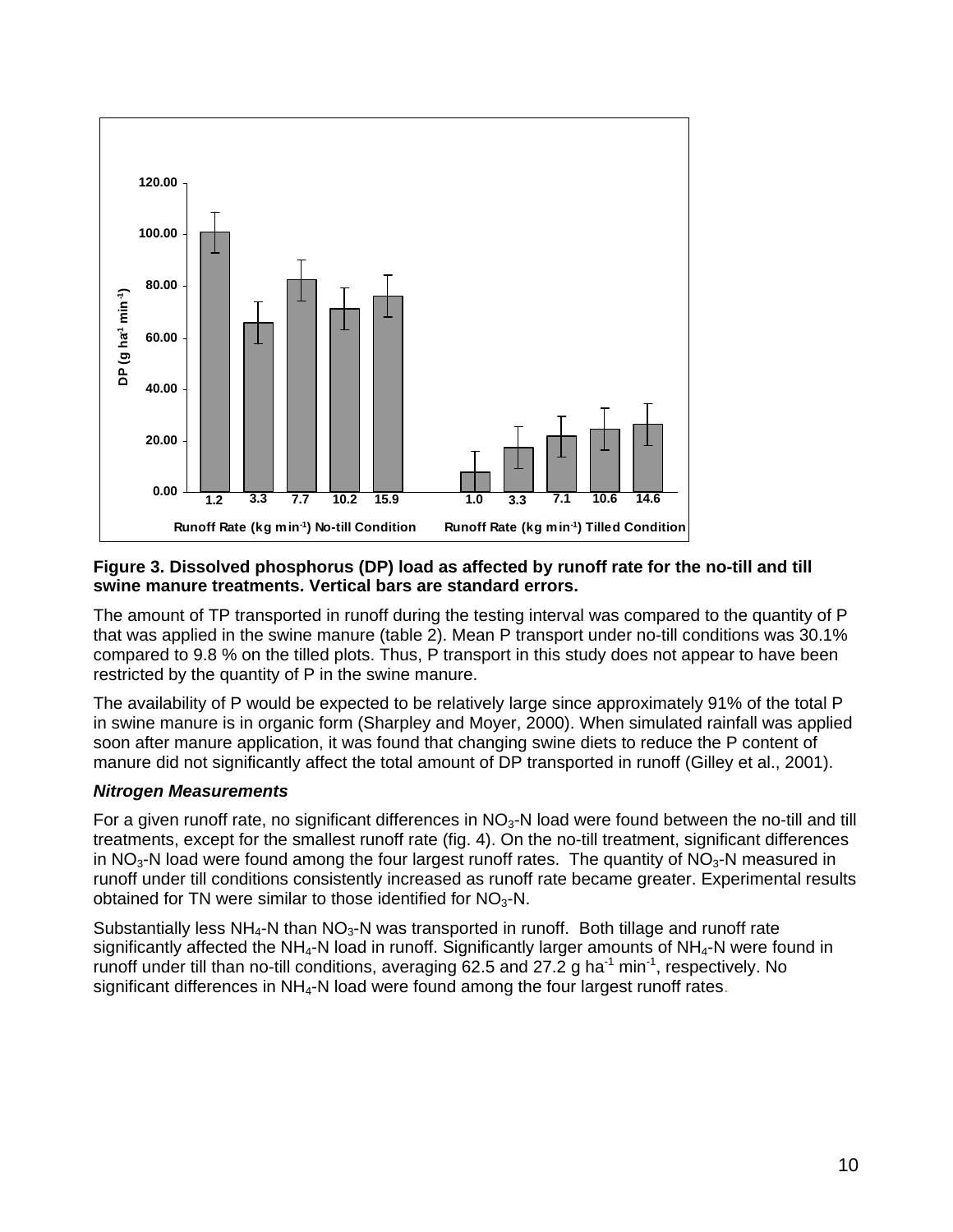

#### Fig. 4. NO<sub>3</sub>-N load as affected by runoff rate for the no-till and till swine manure treatments. **Vertical bars are standard errors.**

## **Soil Loss Measurements**

Tillage did not significantly affect soil loss measurements on either the beef cattle or swine manure treatments (tables 3 and 4). Soil loss consistently decreased as the amount of residue material became greater on both the beef cattle and swine manure treatments. An increase in residue cover has been shown to decrease soil erosion (Gilley et al., 1986a and b). On both the cattle and swine manure treatments, soil loss became consistently larger as runoff rate increased which is consistent with results from previous studies (Gilley et al., 1985 and 1992). In a previous investigation, Gilley and Eghball (1998) found that a single application of beef cattle manure or compost did not significantly affect runoff or erosion. However, the long-term application of manure has been found to reduce runoff and soil loss (Gilley and Risse, 2000).

## **Results and Discussion**

Rainfall simulation and data collection protocols adopted by the NPRP (Sharpley and Kleinman, 2003) were used in this study. It is recognized that these procedures represent an extreme condition. The occurrence of rainfall for an extended period at an intensity of 70 mm hr<sup>-1</sup> is unlikely to occur under natural rainfall conditions. The opportunity for runoff was enhanced by adding water to the plots prior to the tests to provide more uniform antecedent soil water conditions.

The rainfall simulation tests were conducted soon after manure was applied. Little information is currently available concerning temporal changes in nutrient transport following the addition of manure to cropland areas. Nutrient transport by runoff may decrease with length of time following manure application (Eghball et al., 2002a; Gilley et al., 2007a).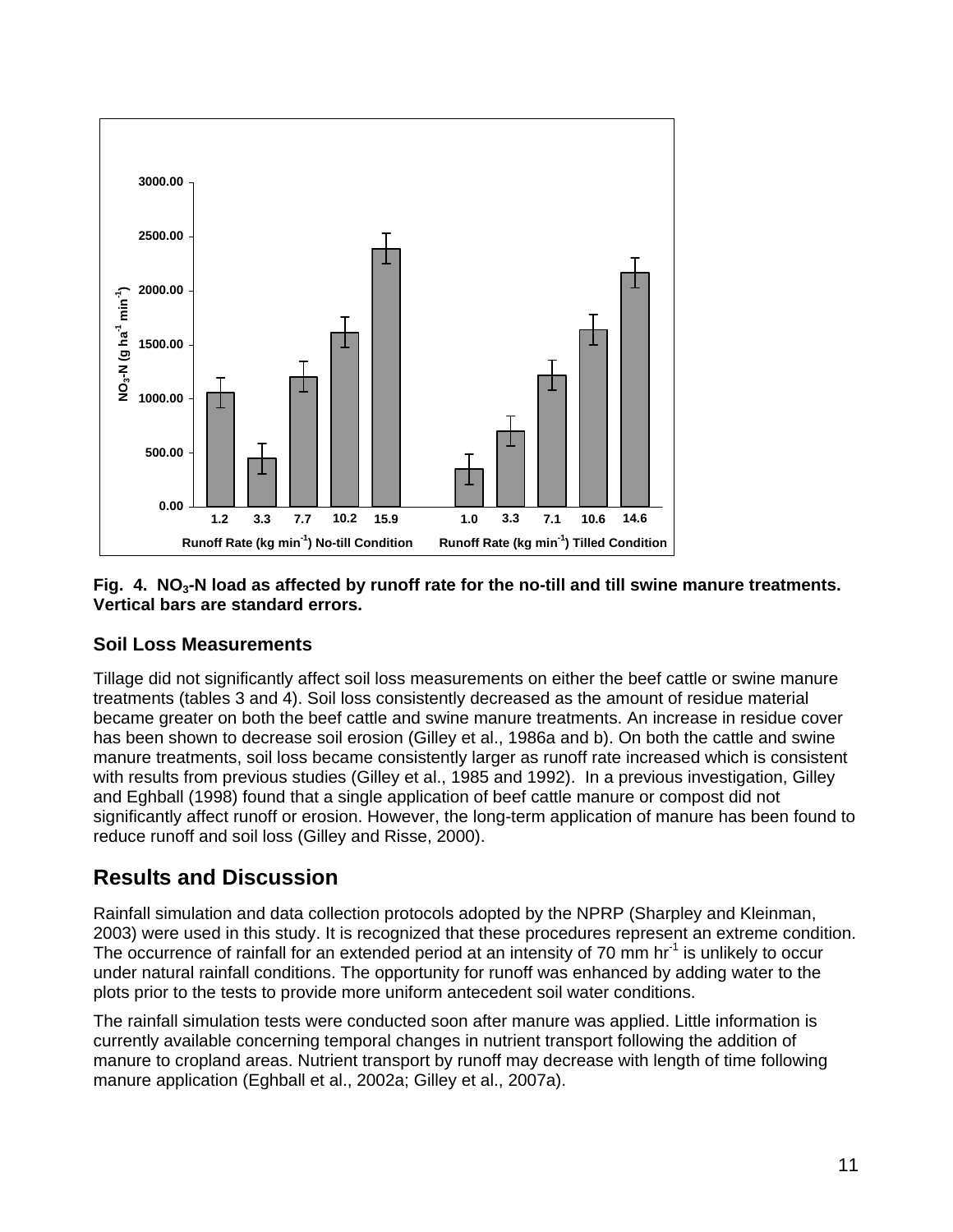In this study, runoff and erosion were measured soon after a single application of manure. Since manure contains nutrients and organic matter, the application of manure has been effectively used to improve crop production and soil properties. Gilley and Risse (2000) assembled and summarized information quantifying the effects of cattle manure application on runoff and erosion from selected cropland sites in the central and eastern United States. When manure was applied annually, runoff from natural precipitation events was reduced from 2% to 62%, and soil loss decreased from 15% to 65% compared to sites without manure.

## **Conclusions**

Nutrient transport in runoff from plots on which beef cattle manure was applied at a rate in excess of that required to meet annual corn N requirements was not significantly affected by the amount of crop residue on the soil surface. However, tillage and runoff rate affected the transport of DP in runoff. The amount of DP in runoff was significantly greater under no-till than till conditions. For a given runoff rate, the transport of TP in runoff was greater under no-till than till conditions, averaging 47.9 and 20.8 g ha<sup>-1</sup> min<sup>-1</sup>, respectively. Under both no-till and till conditions, the amount of TP in runoff consistently increased as runoff rate became larger.

For a given runoff rate on the treatments with beef cattle manure, no significant differences in  $NO<sub>3</sub>-N$ load were found between no-till and till conditions. The quantity of  $NO<sub>3</sub>$ -N in runoff consistently increased on both the no-till and till treatments as runoff rate became greater. The transport of  $NH<sub>4</sub>-N$ in runoff from the beef cattle manure treatments was affected by tillage and runoff rate. The quantity of NH4-N transported in runoff was significantly greater under till than no-till conditions, averaging 104 and 27.5 g ha $^{-1}$  min $^{-1}$ , respectively.

The amount of crop residue on the soil surface did not affect the transport of nutrient constituents from the plots on which swine manure was applied. For each runoff rate, the quantity of DP transported in runoff was greater under no-till than till conditions. The transport of TP in runoff from the swine manure treatments was significantly affected by runoff rate.

The quantity of  $NO<sub>3</sub>-N$  measured in runoff from the swine manure treatments under tilled conditions consistently increased as runoff rate became greater. Both tillage and runoff rate significantly affected NH4-N load in runoff. Larger amounts of NH4-N were found in runoff under till than no-till conditions, averaging 62.5 and 27.2 g ha<sup>-1</sup> min<sup>-1</sup>, respectively.

In this investigation, the transport of nutrients from land application areas was significantly influenced by rate of overland flow. Numerous rainfall simulation studies have been conducted to measure nutrient transport from sites on which manure has been applied. Procedures are needed for using the information obtained from small plot studies to predict nutrient delivery from field size areas and small watersheds.

Well-established analytical techniques are available for estimating and routing runoff from agricultural areas. It was shown in this study that selected nutrient constituents are significantly influenced by runoff rate. If predictive equations can be derived relating nutrient transport to runoff rate, it may be possible to estimate nutrient delivery from areas with complex topography.

## **REFERENCES**

- Andraski, T.W., and L.G. Bundy. 2003. Relationships between phosphorus levels in soil and in runoff from corn production systems. *J. Environ. Qual.* 32(1):310-316.
- Bray, R.H., and L.T. Kurtz. 1945. Determination of total, organic, and available forms of phosphorus in soils. *Soil Sci.* 59(1):39-45.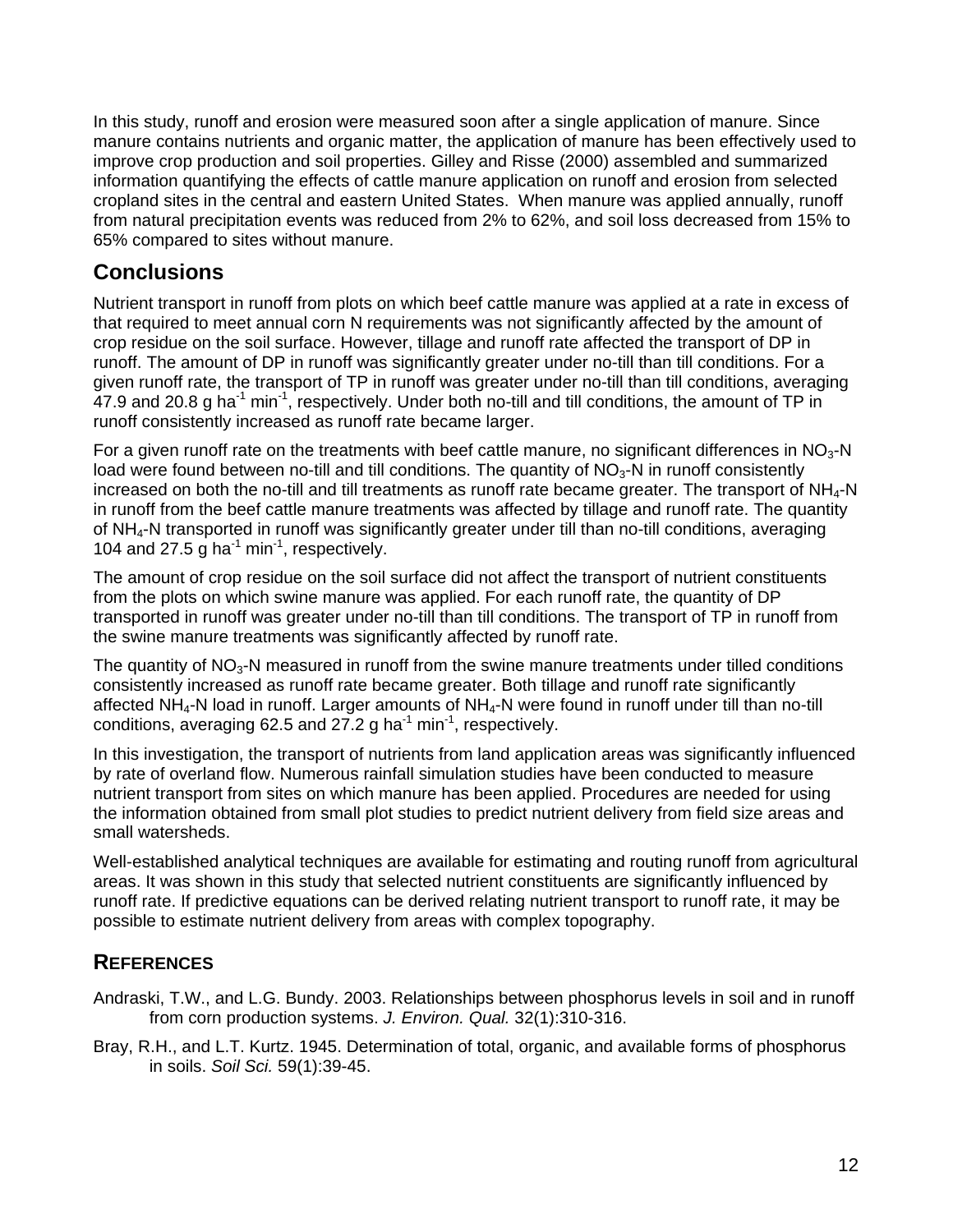- Bundy, L.G., T.W. Andraski, and J.M. Powell. 2001. Management practice effects on phosphorus losses in runoff in corn production systems. *J. Environ. Qual.* 30(5):1822-1828.
- Cabrera, M.L., D.E. Kissel, and M.F. Vigil. 2005. Nitrogen mineralization from organic residues: Research opportunities. *J. Environ. Qual.* 34(1):75-79.
- Eghball, B. 2000. Nitrogen mineralization from field applied beef cattle manure or compost. *Soil Sci. Soc. Am. J.* 64(6):2024-2030.
- Eghball, B., and J.E. Gilley. 1999. Phosphorus and nitrogen in runoff following beef cattle manure or compost application. *J. Environ. Qual.* 38(4):1201-1210.
- Eghball, B., and J.F. Power. 1999. Phosphorus and nitrogen-based manure and compost applications: Corn production and soil phosphorus. *Soil Sci. Soc. Am. J.* 63(4):895-901.
- Eghball, B., J.E. Gilley, L.A. Kramer, and T.B. Moorman. 2000. Narrow grass hedge effects on phosphorus and nitrogen in runoff following manure and fertilizer application. *J. Soil Water Conserv.* 55(2):172-176.
- Eghball, B., J.E. Gilley, D.D. Baltensperger, J.M. Blumenthal. 2002a. Long-term manure and fertilizer application effects on phosphorus and nitrogen in runoff. *Trans. ASAE* 45(3):687-694.
- Eghall, B., B.J. Wienhold, J.E. Gilley, and R.A. Eigenberg. 2002b. Mineralization of manure nutrients. *J. Soil Water Conserv.* 57(6):470-473.
- Gilbertson, C.B., F.A. Norstadt, A.C. Mathers, R.F. Holt, L.R. Shuyler, A.P. Barnett, T.M. McCalla, C.A. Onstad, R.A. Young, L.A. Christenson, and D.L.Van Dyne. 1979. Animal waste utilization on cropland and pastureland: A manual for evaluating agronomic and environmental effects. Utilization Res. Rep. 6. USDA, Washington, DC.
- Gilley, J.E., and J.W. Doran. 1998. Soil erosion potential of former conservation reserve program sites. *Trans. ASAE* 41(1):97-103.
- Gilley, J.E., and B. Eghball. 1998. Runoff and erosion following field application of beef cattle manure and compost. *Trans. ASAE* 41(5):1289-1294.
- Gilley, J.E., and B. Eghball. 2002. Residual effects of compost and fertilizer applications on nutrients in runoff. *Trans. ASAE* 45(6):1905-1910.
- Gilley, J.E., and L.M. Risse. 2000. Runoff and soil loss as affected by the application of manure. *Trans. ASAE* 43(6):1583-1588.
- Gilley, J.E., B. Eghball, and D.B. Marx. 2007a. Nutrient concentrations of runoff during the year following manure application. *Trans. ASABE* 50(6):1987-1999.
- Gilley, J.E., B. Eghball, and D.B. Marx. 2007b. Nutrient concentrations of runoff as affected by plowing. *Trans. ASABE* 50(5):1543-1548.
- Gilley, J.E., S.C. Finkner, and G.E. Varvel. 1986a. Runoff and erosion as affected by sorghum and soybean residue. *Trans. ASABE* 29(6):1605-1610.
- Gilley, J.E., E.R. Kottwitz, and J.R. Simanton. 1990. Hydraulic characteristics of rills. *Trans. ASAE* 33(6):1900-1906.
- Gilley, J.E., D.A. Woolhiser, and D.B. McWhorter. 1985. Interrill soil erosion Part II: Testing and use of model equations. *Trans. ASAE* 28(1):154-159.
- Gilley, J.E., B. Eghball, B. J. Wienhold, and P.S. Miller. 2001. Nutrients in runoff following the application of swine manure to interrill areas. *Trans. ASAE* 44(6):1651-1659.
- Gilley, J.E., S.C. Finkner, R.G. Spomer, and L.N. Mielke. 1986b. Runoff and erosion as affected by corn residue: Part I. Total losses. *Trans. ASAE* 29(1):157-160.
- Gilley, J.E., D.C. Kincaid, W.J. Elliot, and J.M. Laflen. 1992. Sediment delivery on rill and interrill areas. *Jour. of Hydrology* 140:313-341.